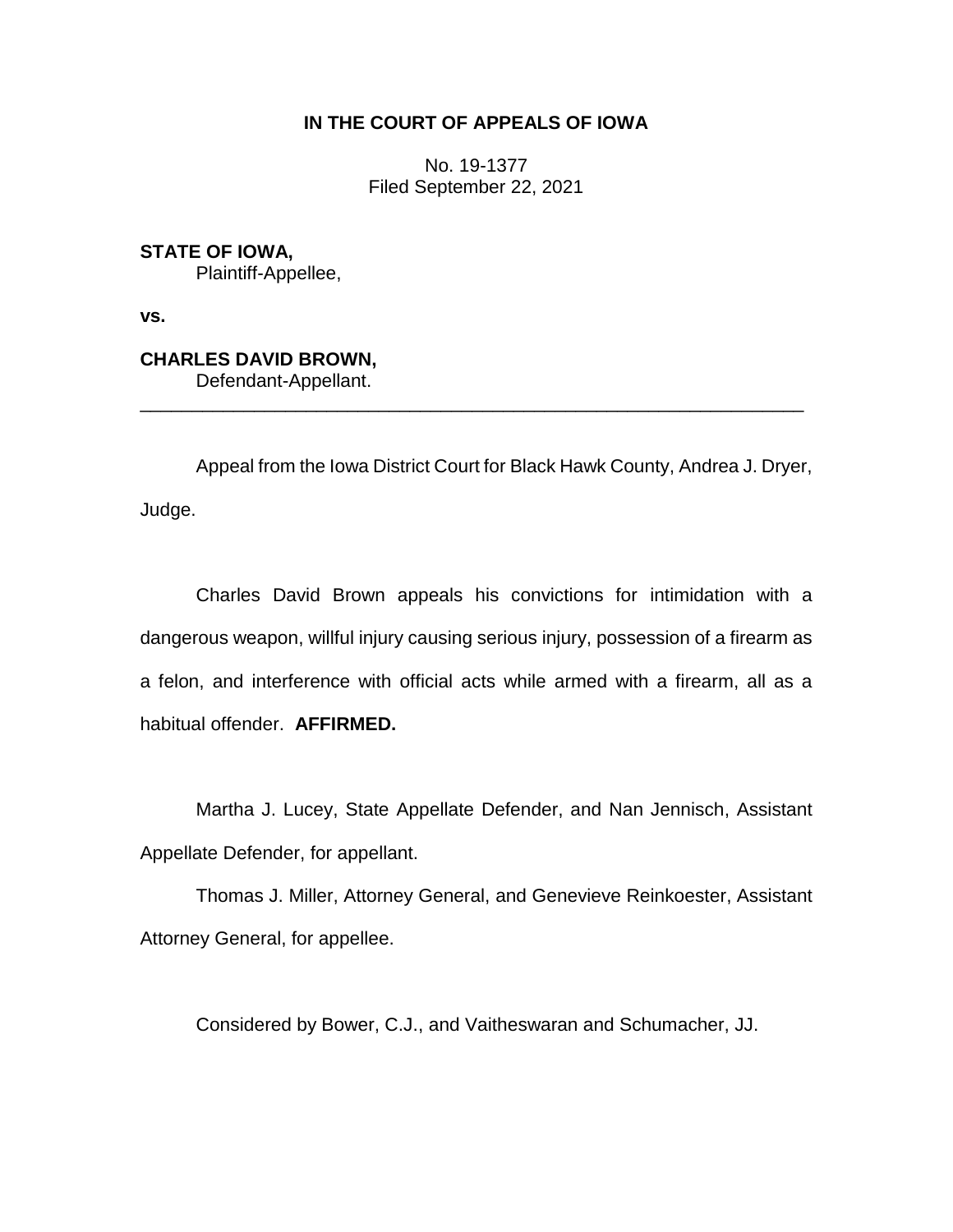## **BOWER, Chief Judge.**

 $\overline{a}$ 

Charles David Brown appeals his convictions for intimidation with a dangerous weapon, willful injury causing serious injury, possession of a firearm as a felon, and interference with official acts while armed with a firearm, all as a habitual offender. Brown asserts the trial court abused its discretion in denying Brown's motion to reopen the record.<sup>1</sup>

In the afternoon of July 7, 2018, Brown was a front-seat passenger in a beige SUV with three others. The SUV pulled up outside the home of Willie Outlaw, and Brown yelled out the window at Outlaw's grandson "T Train" asking if T Train shot "at my homey." Words were exchanged and Outlaw told those in the car to leave. They responded, "We gonna get T Train. We will be back. We come to talk to T Train."

At about 10:00 p.m., three men came through the alley behind Outlaw's yard. One of the men was carrying an AR-15 rifle. Another of the men yelled, "Shoot 'em! Shoot 'em all! Shoot the whole family!" The man with the rifle opened

<sup>1</sup> Brown also argues Iowa Code section 814.7 (Supp. 2019) violates the Iowa and federal constitutions and his trial counsel was ineffective for failing to object to the testimony of a trial witness—or, in the alternative, the court committed plain error by allowing that testimony. Iowa Code section 814.7 was amended, effective July 1, 2019, to prohibit defendants from raising ineffective-assistance-of-counsel claims on direct appeal. *State v. Tucker*, 959 N.W.2d 140, 145 (Iowa 2021). Ineffective-assistance claims must "be decided in the first instance in postconviction-relief proceedings rather than on direct appeal." *Id.* Our supreme court has already considered and denied the constitutional challenges to section 814.7 raised by Brown here. *See State v. Treptow*, 960 N.W.2d 98, 103–08 (Iowa 2021). And our supreme court has "repeatedly rejected plain error review and will not adopt it now." *Id.* at 109. Because this court is "not at liberty to overrule controlling supreme court precedent," *State v. Beck*, 854 N.W.2d 56, 64 (Iowa Ct. App. 2014), we do not further address Brown's ineffective-assistance and plainerror claims.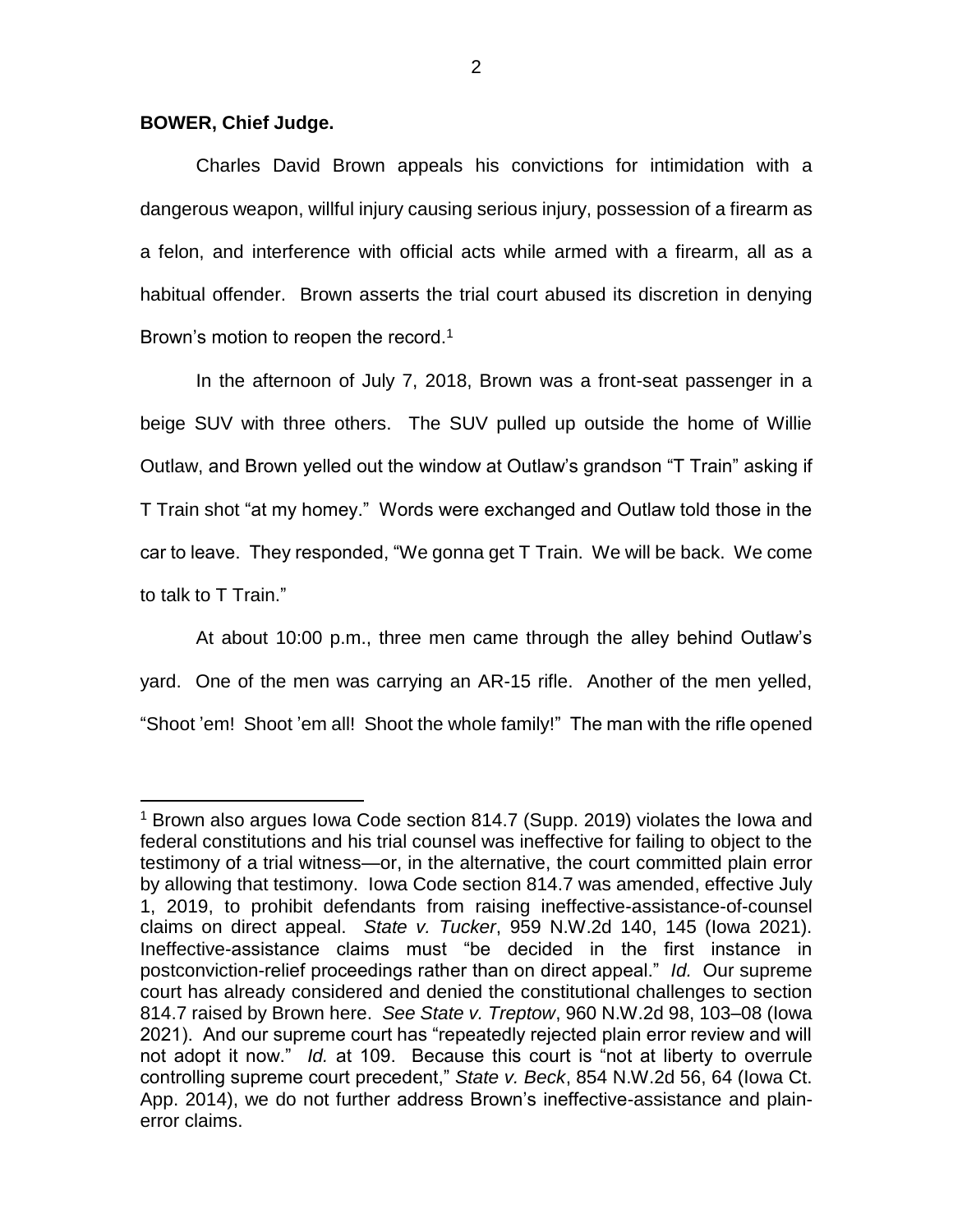fire on the people outside, and Outlaw was shot in the leg. The men then left through the alley and drove away.

Officer Andrew Tindall was on patrol a few blocks away when he heard gun shots. He was familiar with Brown and his cohorts, had seen the SUV pulled up outside the Outlaw residence earlier in the day, and had heard words exchanged. He knew those at the house and those in the SUV were not on friendly terms, and he was concerned there may be "retaliation." Officer Tindall drove toward the sounds of gunfire and observed a tan SUV driving "blacked out," that is, without its headlights. He followed the SUV and, when its lights came on few blocks away, he was able to identify it as the SUV he had seen earlier in the day in front of the Outlaw residence. He continued to follow the SUV and activated the patrol car's light bar. The SUV momentarily turned into a parking lot, then pulled away. Officer Tindall pursued, now activating his siren. The SUV stopped, and four people emerged and ran in different directions. Officer Tindall recognized the front seat passenger who exited carrying a silver and black rifle as Brown. A foot chase ensued. Brown threw the rifle, and Officer Tindall stopped his pursuit to secure the weapon. Brown got away that evening. The driver was apprehended.

Officers at the scene of the SUV found an "A's" baseball jersey belonging to Brown inside the vehicle. On the ground outside the front passenger-side door was a Western Union receipt from 6:37 p.m. that night listing Brown as the sender.

Brown was later arrested and charged. Prior to trial, Brown gave notice of his intent to present an alibi defense.

At trial, Outlaw identified Brown as one of the men in the SUV who had come to residence earlier on July 7 looking for T Train and the man who came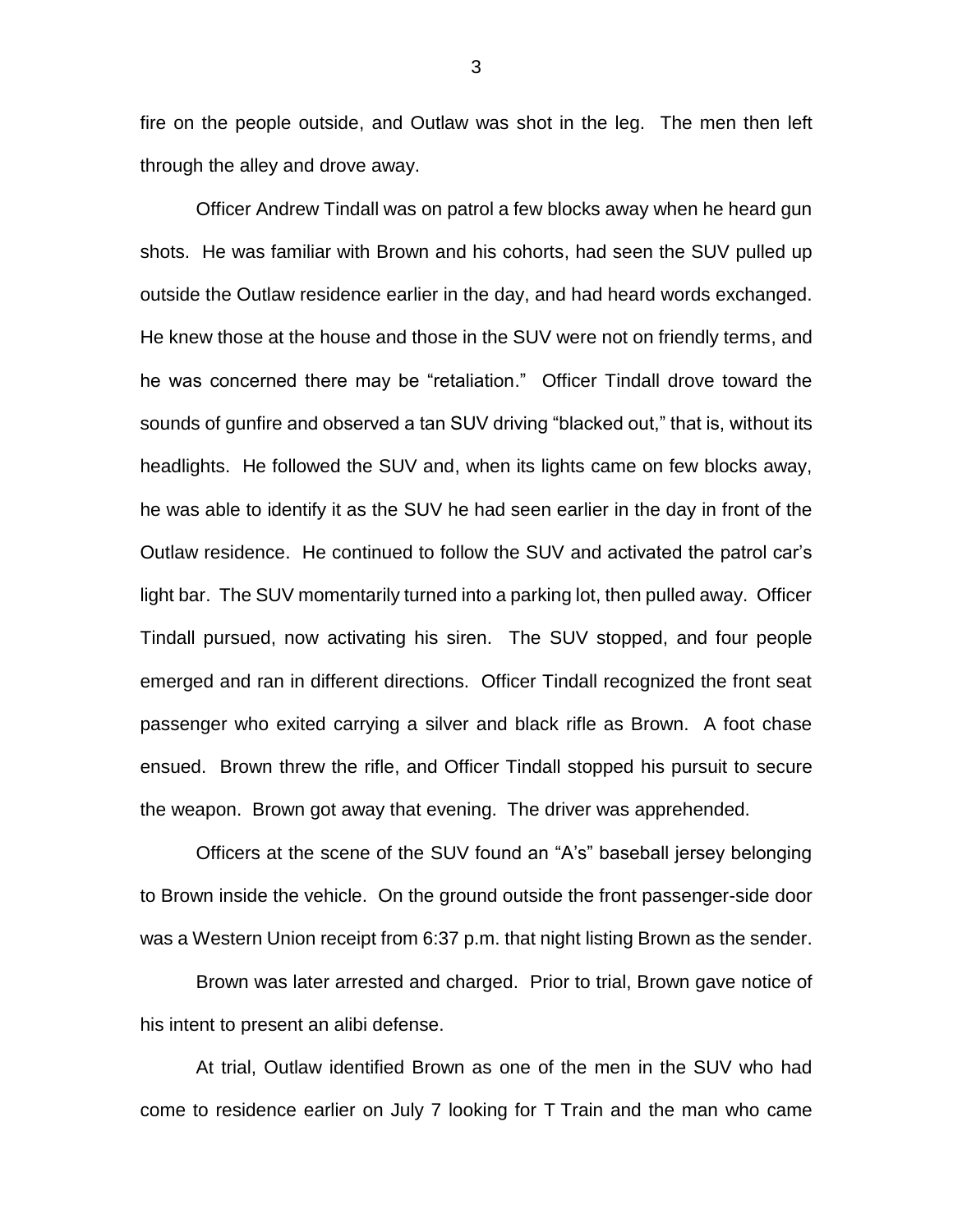back later carrying a rifle and shooting him. He also testified about the identities of two others in the SUV.

Brown offered two witnesses who testified Brown was at their apartment from about 8:00 p.m. on the night of the shooting until the following morning. Brown testified in his own defense and stated he had been in the SUV in the afternoon but was dropped off at his friend's apartment later and was there all night. He testified he did not know why or how phone calls made from and received by his cell phone shortly after the time of the shooting had been erased.

In rebuttal, the State called Outlaw's daughter Barbara to testify. Barbara stated she was at her parents' house at the time of the shooting. She testified someone said "there's some dudes coming" and she looked up and "saw three dudes. One was tall. One—the other two was about the same height." She also stated, "I didn't see the size of the gun. I just seen when they pulled it out. When they pulled it out, I ran in the house . . . ." She said she only "got a look at one" and identified Brown as that person.

After the close of evidence but before closing arguments, the defense filed a motion to reopen the record to question Barbara again. Defense counsel argued Barbara's testimony differed from her statements made to a responding officer and recorded on his bodycam video on the night of the shooting that she did not know who the three men were. The defense wished to "be able to recall her or call the officer to make clear for the jury that what she testified to is not what she said on July 7, 2018." The trial court denied the motion.

4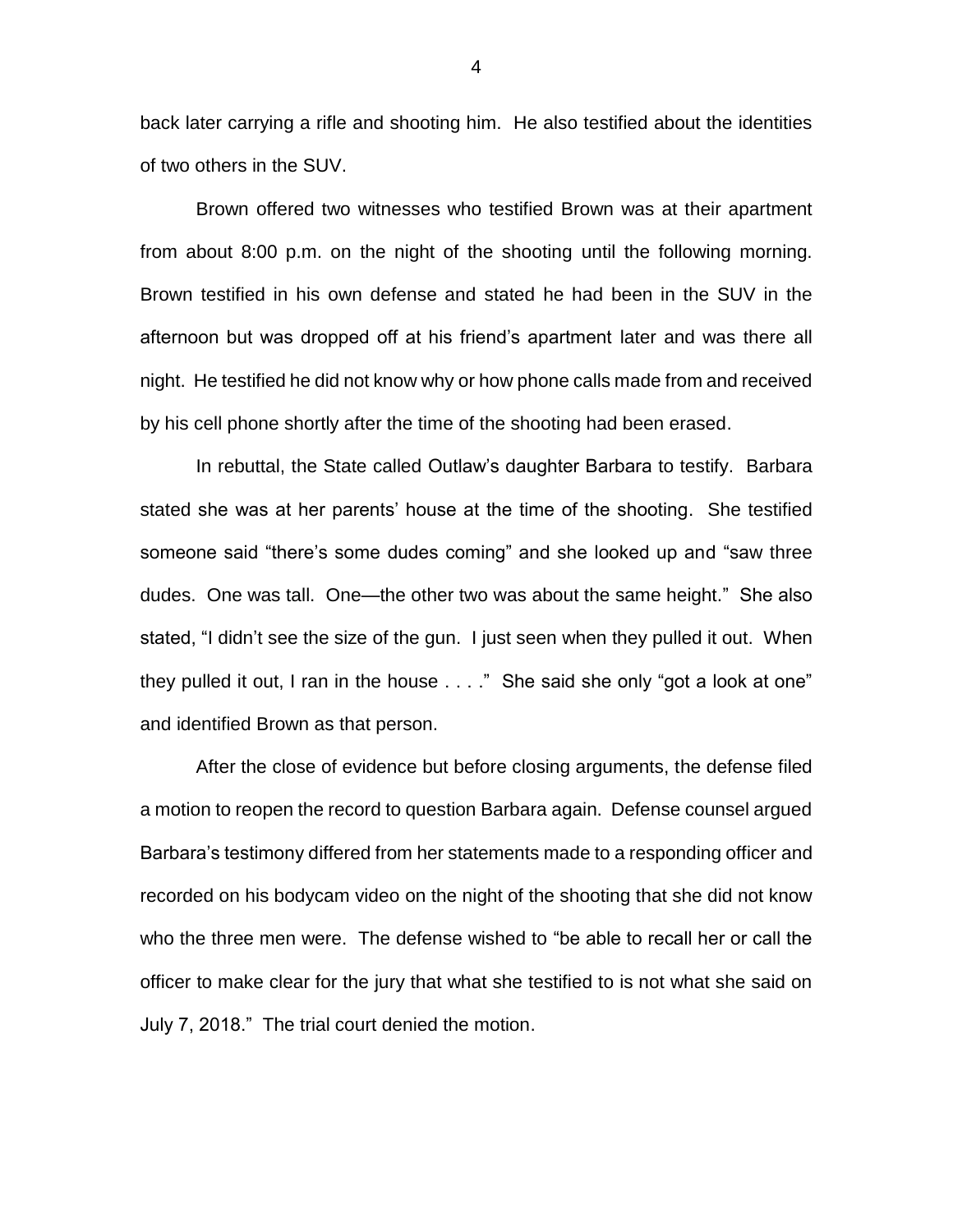The jury found Brown guilty of intimidation with a dangerous weapon, willful injury causing serious injury, possession of a firearm as a felon, and interference with official acts while armed with a firearm. $2$  Brown now appeals.

"A district court has broad discretion to reopen the record . . . ." *State v. Long*, 814 N.W.2d 572, 575 (Iowa 2012); *see also State v. Mason*, 203 N.W.2d 292, 295 (Iowa 1972) ("We have allowed wide leeway in reviewing discretion of trial court in permitting a case to be reopened."). But to reopen the record, the court must find "it appears 'necessary to the due administration of justice.'" *Long*, 814 N.W.2d at 576 (citation omitted). Because the district court is in the best position to determine what is "necessary and appropriate to achieve substantial justice," we reverse only if its reasoning is untenable or unreasonable. *Id.* (citation omitted).

Our supreme court has identified a number of factors the district court should consider before exercising its discretion and reopening the record:

(1) the reason for the failure to introduce the evidence; (2) the surprise or unfair prejudice inuring to the opponent that might be caused by introducing the evidence; (3) the diligence used by the proponent to secure the evidence in a timely fashion; (4) the admissibility and materiality of the evidence; (5) the stage of the trial when the motion is made; (6) the time and effort expended upon the trial; and (7) the inconvenience reopening the case would cause to the proceeding.

*State v. Teeters*, 487 N.W.2d 346, 348 (Iowa 1992).

 $\overline{a}$ 

Here, the court asked the defense when it had received the recording of the officer's bodycam containing Barbara's prior statement. Defense counsel noted

<sup>&</sup>lt;sup>2</sup> In a post-verdict colloquy with the court, Brown admitted to prior convictions.